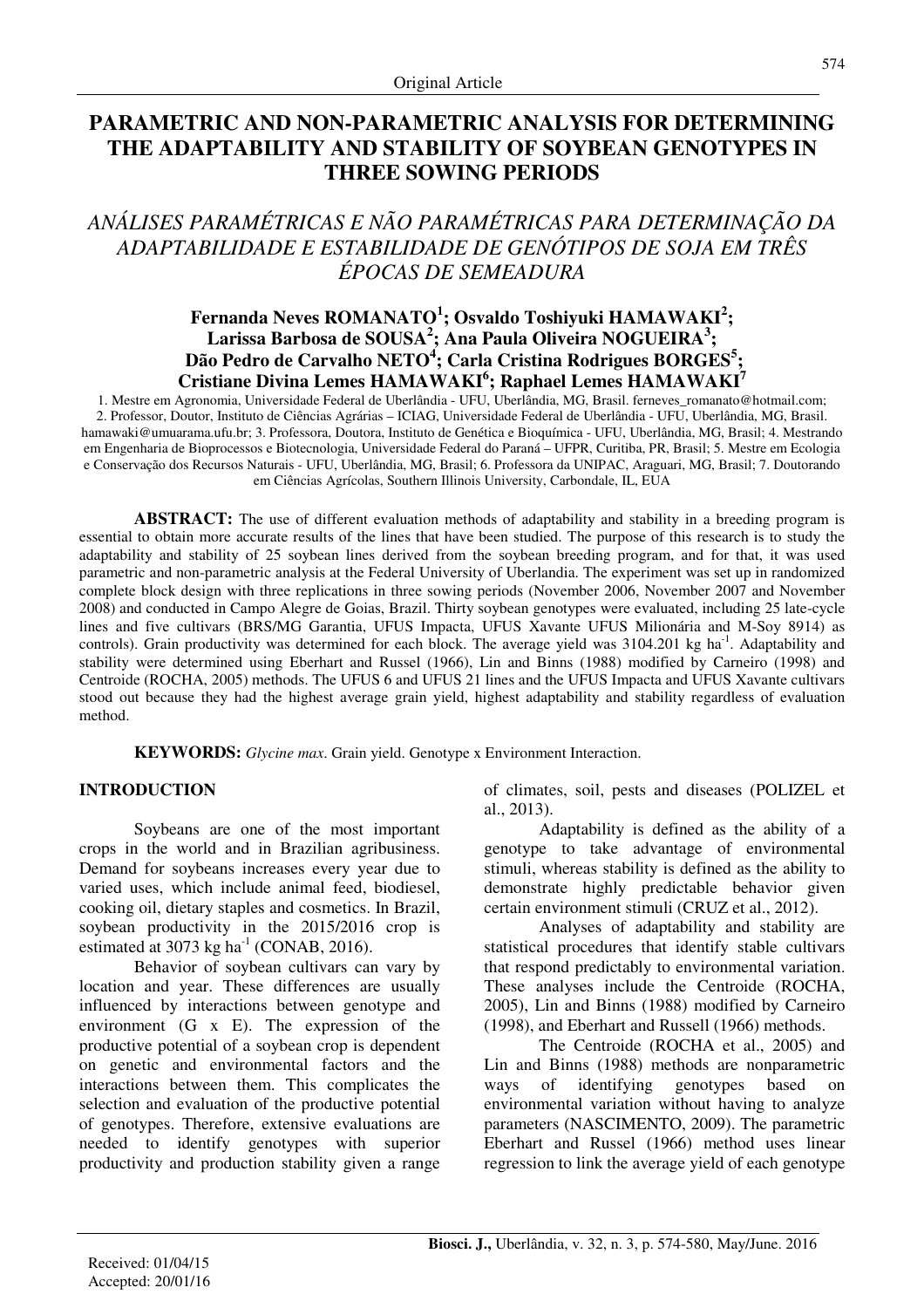with an environmental index provided by the average response of the same genotypes.

Several studies have identified lines with broad adaptability and stability. One such study by Franco and Hamawaki (2009) investigated the adaptability and stability of soybean genotypes in the 2004/2005 crop in Goias, Brazil. Another study by Marques et al. (2011) used Carneiro (1998) modified Lin and Binns (1988), Eberhart and Russell (1966), and the Centroide (ROCHA et al., 2005) methods to evaluate the adaptability and stability of soy genotypes at different sowing dates.

Barros et al. (2010) studied the analysis of soybean (*Glycine max* L.) adaptability and stability in Mato Grosso, Brazil and concluded that different nonparametric methods produce similar results and could be used to successfully identify genotypes with greater productivity, stability and adaptability.

The aim of this study was to evaluate by parametric and non-parametric methods to study the adaptability and stability of 25 soybean lines from the Soybean Breeding Program at the Federal University of Uberlandia.

#### **MATERIAL AND METHODS**

Performed our experiments in red-yellow dystrophic Oxisol at the Santa Fe farm in Campo Alegre de Goias, Brazil (17º67' S latitude and 47º62' W longitude, altitude 877m). The experiment was set up in randomized complete block design with three replications. The treatments consisted of thirty soybean genotypes (25 late-cycle lines and five commercial cultivars: BRSMG Garantia, UFUS Impacta, UFUS Xavante UFUS Milionária and M-Soy 8914). Seeds were sown in three consecutive years (November 2006, November 2007, and November 2008).

 Each experimental unit consisted of four rows of soybeans (5m long, spaced 0.5m apart). The two outer rows and 0.5 m at each end of the plot were not evaluated, leaving two rows of 4.0 m (i.e. plots of  $4.0 \text{ m}^2$ ).

Grain productivity  $(GP)$  (kg ha<sup>-1</sup>) was evaluated by manually harvesting each  $4.0 \text{ m}^2$  plot. After harvesting, the plants were threshed and the seeds were manually prepared for weighing. Next, the data were transformed from grams per plot to kg ha<sup>-1</sup> and corrected for moisture  $(13\%)$  using the

# following formula:<br> $FW = \frac{IW \times (100-IM)}{}$ 100-TF

#### Where:

FW is the corrected sample weight, IW is initial sample weight, IM is initial sample moisture and IF is the final sample moisture (13%).

Statistical analysis was by individual and joint analysis of variance (F-test). Adaptability and stability analyses were then processed using GENES software (CRUZ, 2009) and the parametric methods proposed by Eberhart and Russell (1966) and nonparametric methods proposed by Lin and Binns (1988) modified by Carneiro (1998), and Centroide (ROCHA et al., 2005)

#### **RESULTS AND DISCUSSION**

The experimental coefficient of variation (CV) from the joint analysis of variance was 17.65% (Table 1). Dias et al. (2009) found a CV of 22.52 % in a study on phenotypic adaptability and stability of soybean grain yield in Ceara, Brazil.

| <b>Table 1.</b> Joint analysis of variance summary for the grain productivity (kg ha <sup>-1</sup> ) of 25 soybean |
|--------------------------------------------------------------------------------------------------------------------|
| genotypes and five cultivars in the $2006/2007$ , $2007/2008$ and $2008/2009$ crops, Campo                         |
| Alegre de Goias, Brazil.                                                                                           |

| <b>SOURCE OF VARIATION</b> | <b>DEGREES OF FREEDOM</b> | <b>MEAN SQUARE</b>        |
|----------------------------|---------------------------|---------------------------|
| <b>Bloks/Years</b>         | 6                         | 1244877.66300             |
| <b>Genotypes</b>           | 29                        | 462005.66356*             |
| <b>Years</b>               | 2                         | 1483244.96893ns           |
| <b>Genotypes X Years</b>   | 58                        | 390961.67482 <sup>+</sup> |
| <b>Error</b>               | 174                       | 300232.85293              |
| Average                    |                           | 3104.20                   |
| CV(%)                      |                           | 17.65                     |
| $\left(\%\right)$          |                           | 35.05                     |

<sup>ns</sup> Not significant,  $*$  Significant at 5% probability,  $*$  Significant at 10% probability (F test).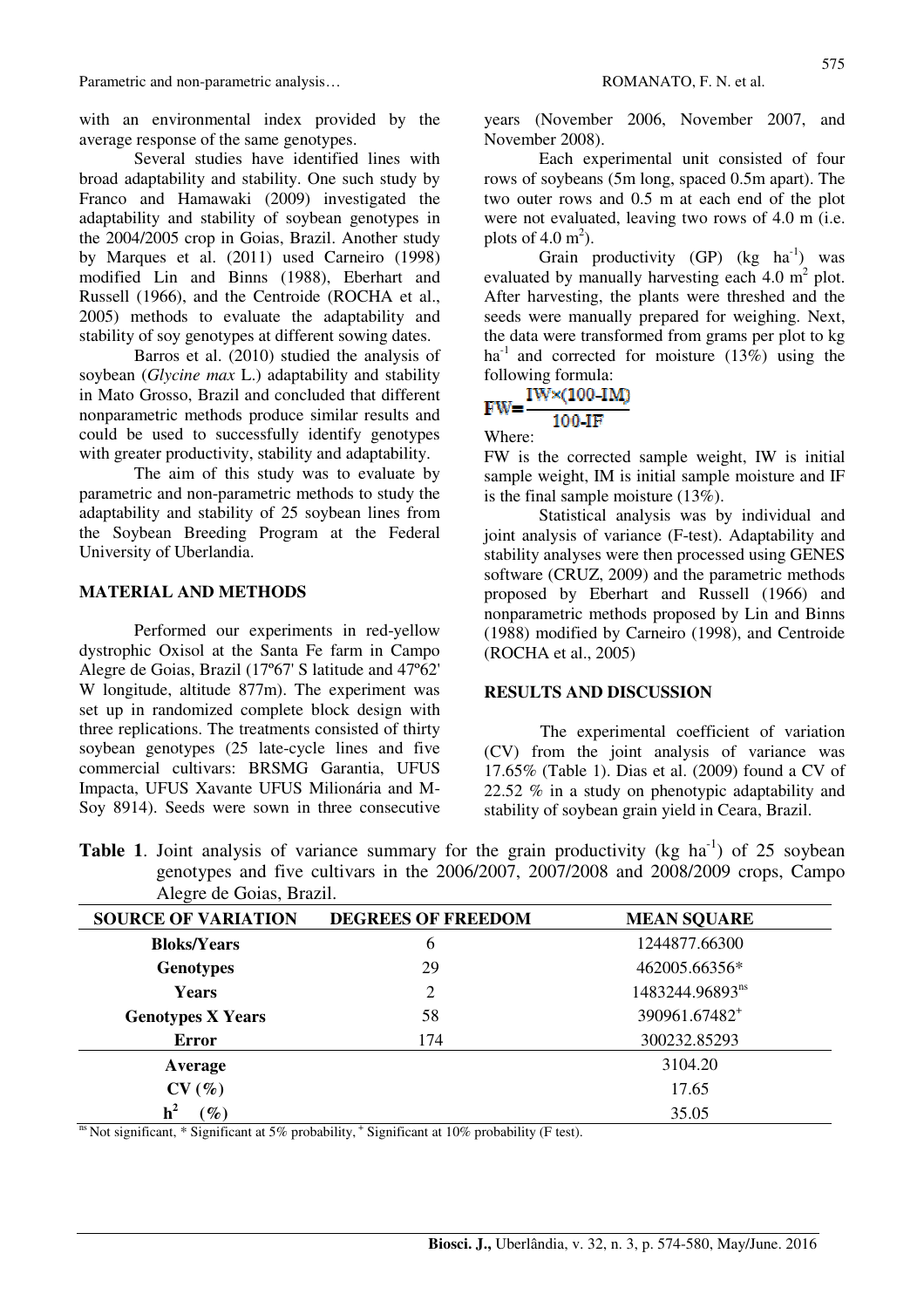According to Carvalho et al. (2003), the maximum coefficient of variation for grain productivity, which is strongly influenced by the environment, is 16%. Average grain productivity was  $3104.2$  kg ha<sup>-1</sup> and the coefficient of genotype determination was 35.05%. These results demonstrate strong environmental influence, which is common for polygenic traits. G x A interaction was significant (p<0.10, F-test) (Table 1).

Oliveira et al. (2012) studied the adaptability and stability of soybean productivity in two regions and found significant genotype x environment interaction ( $CV = 4.9\%$ ). Their results

show that genotype behavior varies due to environmental change and that the study of phenotype adaptability and stability is justified.

Franco and Hamawaki (2009) found a CV of 17.66% in a joint analysis of variance of grain productivity in 32 late-cycle soybean varieties from two sowing dates and five locations in the 2004/2005 crop.

Table 2 shows the adaptability and stability parameters from the Eberhart and Russel (1966) and Lin and Binns (1988) modified by Carneiro (1998)methods.

**Table 2.** Average grain productivity (kg ha<sup>-1</sup>) and estimates of the adaptability and stability parameters using the Eberhart and Russel (1966) and Lin and Binns (1988) modified by Carneiro (1998) methods for 25 lines and 5 cultivars of soybeans from three crops (2006/2007, 2007/2008 and 2008/2009) in Campo Alegre de Goias, Brazil.

|                        |                | <b>EBERHART AND RUSSEL</b> |                         | LIN AND BINNS (1988) MODIFIED BY |                       |                                  |                                    |  |
|------------------------|----------------|----------------------------|-------------------------|----------------------------------|-----------------------|----------------------------------|------------------------------------|--|
| <b>GENOTYPES</b>       | <b>AVERAGE</b> |                            | (1966)                  |                                  |                       | <b>CARNEIRO</b> (1998)           |                                    |  |
|                        |                | $\beta_1$                  | $\sigma^2_{di}$         | $R^2$                            | $Pi_{\text{general}}$ | $\mathrm{Pi}_{\text{favorable}}$ | $\mathrm{Pi}_{\text{unfavorable}}$ |  |
| UFUS-01                | 3326.42        | $-1.80^{\overline{ns}}$    | 15122.39 <sup>ns</sup>  | 48.17                            | 296563.49             | 787048.22                        | 51321.13                           |  |
| <b>UFUS-02</b>         | 3139.34        | $0.93$ <sup>ns</sup>       | $-97132.34^{ns}$        | 90.71                            | 306473.87             | 536765.42                        | 191328.10                          |  |
| UFUS-03                | 3315.69        | 0.51 <sup>ns</sup>         | $-61203.60^{ns}$        | 17.85                            | 202912.87             | 426102.96                        | 91317.82                           |  |
| UFUS-04                | 3168.35        | $-1.38$ <sup>ns</sup>      | $-71556.94^{ns}$        | 68.74                            | 367309.03             | 911250.00                        | 95338.55                           |  |
| <b>UFUS-05</b>         | 3132.81        | $\text{-}1.11^{\text{ns}}$ | $-76551.20^{ns}$        | 63.25                            | 378808.69             | 905010.22                        | 115707.92                          |  |
| <b>UFUS-06</b>         | 3232.47        | $1.59^{ns}$                | $-99816.94^{ns}$        | 99.69                            | 228494.32             | 358109.02                        | 163686.98                          |  |
| <b>UFUS-07</b>         | 2929.93        | $-3.09**$                  | $-81308.09^{ns}$        | 94.36                            | 662189.23             | 1695874.20                       | 145346.75                          |  |
| UFUS-08                | 3152.12        | $2.48^{ns}$                | $-85026.49^{ns}$        | 93.11                            | 280392.73             | 314834.35                        | 263171.92                          |  |
| UFUS-09                | 3648.96        | 4.49**                     | $-85825.27^{ns}$        | 97.90                            | 48836.78              | 0.00                             | 73255.18                           |  |
| <b>UFUS-10</b>         | 3288.44        | $6.15*$                    | $-93954.06^{ns}$        | 99.51                            | 246773.42             | 6485.47                          | 366917.40                          |  |
| <b>UFUS-11</b>         | 3252.57        | $-0.77^{ns}$               | $-97029.11^{ns}$        | 86.60                            | 278679.90             | 691405.68                        | 72317.01                           |  |
| <b>UFUS-12</b>         | 2562.27        | $-0.15^{ns}$               | $-80918.59^{ns}$        | 3.50                             | 939679.63             | 1572030.46                       | 623504.21                          |  |
| UFUS-13                | 3073.26        | $-0.85$ <sup>ns</sup>      | $-88026.34^{ns}$        | 66.42                            | 413595.29             | 933893.44                        | 153446.21                          |  |
| UFUS-14                | 3005.55        | $1.47^{ns}$                | $-70329.95^{ns}$        | 70.66                            | 412227.64             | 593850.18                        | 321416.37                          |  |
| <b>UFUS-15</b>         | 2807.17        | $-2.17^{ns}$               | $-85698.36^{ns}$        | 91.49                            | 730733.22             | 1670389.86                       | 260904.90                          |  |
| <b>UFUS-16</b>         | 2961.33        | $0.5919^{ns}$              | $-76623.45^{ns}$        | 32.99                            | 468730.95             | 799880.60                        | 303156.12                          |  |
| UFUS-17                | 3091.51        | $1.61^{\rm ns}$            | $-64610.90^{ns}$        | 70.73                            | 336125.13             | 483475.50                        | 262449.94                          |  |
| <b>UFUS-18</b>         | 3007.02        | 4.78**                     | 746656.57 <sup>++</sup> | 47.08                            | 551273.90             | 178889.72                        | 737465.99                          |  |
| <b>UFUS-19</b>         | 3169.37        | $-0.72$ <sup>ns</sup>      | $-97515.53^{ns}$        | 87.09                            | 333608.73             | 783568.38                        | 108628.91                          |  |
| <b>UFUS-20</b>         | 2848.30        | $1.47^{ns}$                | $-58917.05^{ns}$        | 63.47                            | 566668.04             | 777783.02                        | 461110.55                          |  |
| <b>UFUS-21</b>         | 3240.17        | $1.99$ <sup>ns</sup>       | $-100060.11^{ns}$       | 99.99                            | 218603.54             | 302468.27                        | 176671.18                          |  |
| <b>UFUS-22</b>         | 3062.20        | $-2.37$ <sup>ns</sup>      | $-27909.28^{ns}$        | 72.03                            | 506029.07             | 1285932.19                       | 116077.51                          |  |
| UFUS-23                | 3057.90        | 3.69 <sup>ns</sup>         | $-98390.78^{ns}$        | 99.63                            | 355645.04             | 251524.87                        | 407705.13                          |  |
| UFUS-24                | 2968.07        | $-0.42$ <sup>ns</sup>      | 18547.47 <sup>ns</sup>  | 4.58                             | 505406.85             | 990396.76                        | 262911.89                          |  |
| <b>UFUS-25</b>         | 2670.97        | $2.11^{ns}$                | 594942.90**             | 17.48                            | 873863.03             | 883957.97                        | 868815.56                          |  |
| <b>BRSMG</b> Garantia  | 3287.45        | $-0.33$ <sup>ns</sup>      | 161045.94 <sup>ns</sup> | 1.34                             | 286256.00             | 577830.42                        | 140468.79                          |  |
| <b>UFUS</b> Impacta    | 3178.38        | $3.56$ <sup>ns</sup>       | $-57785.60^{ns}$        | 90.82                            | 268673.48             | 184473.45                        | 310773.49                          |  |
| <b>UFUS Xavante</b>    | 3548.2         | $3.23^{ns}$                | $-98881.20^{ns}$        | 99.65                            | 61755.26              | 41195.98                         | 72034.89                           |  |
| M-Soy 8914             | 3061.55        | $1.27^{ns}$                | $-85185.12^{ns}$        | 77.98                            | 362939.99             | 566913.72                        | 260953.13                          |  |
| <b>UFUS Milionária</b> | 2938.16        | $3.22^{ns}$                | $-97467.59^{ns}$        | 99.24                            | 459449.51             | 403336.71                        | 487505.90                          |  |

<sup>ns</sup>not significant, \*significant at 5% probability, \*\*significant at 1% probability (t test), \*\*significant at 1% probability (F test), linear regression coefficient ( $\beta_1$ ). Deviations from linear regression ( $\sigma^2_{di}$ ) and the coefficient of determination (R<sup>2</sup>).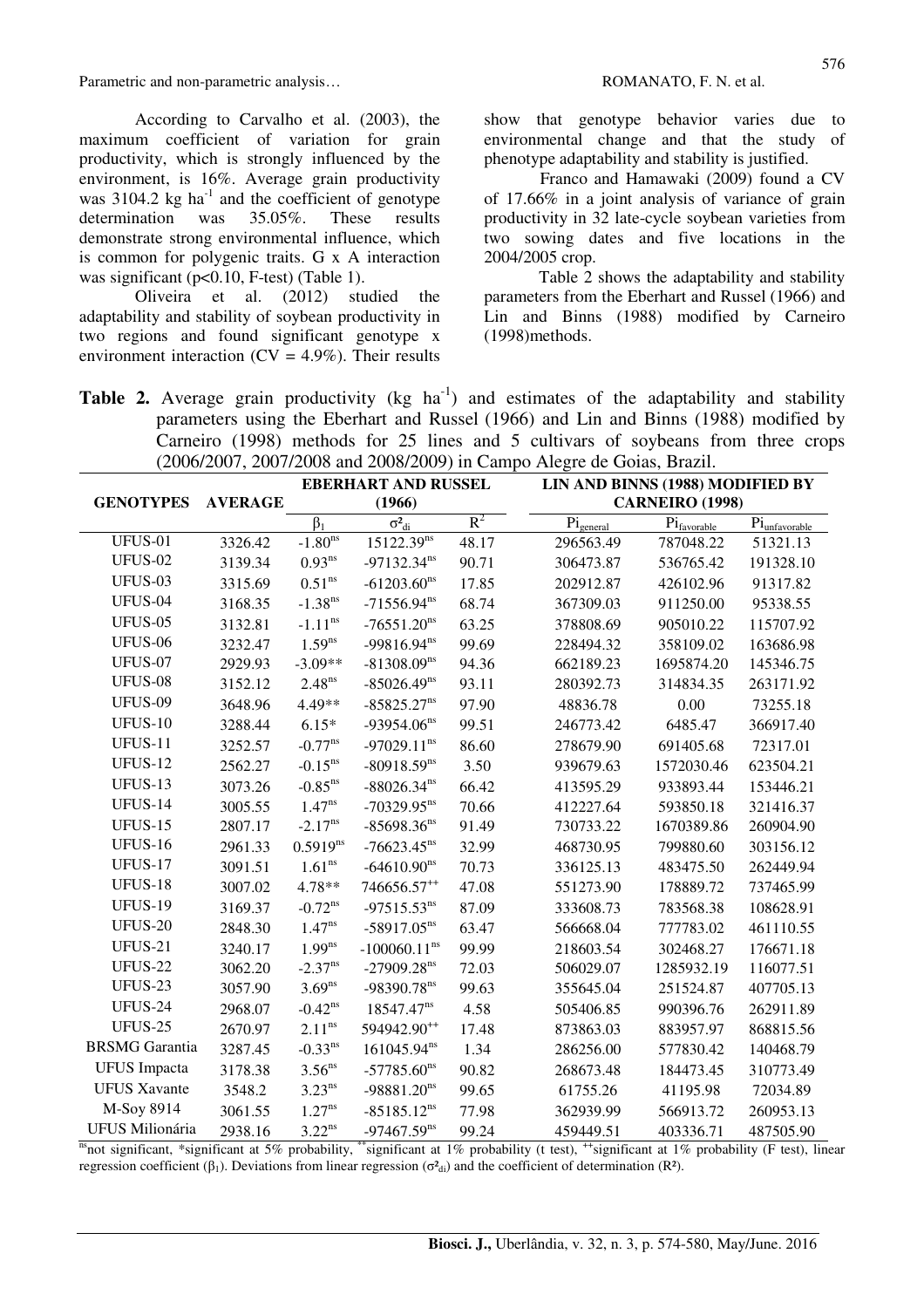According to the Eberhart and Russel (1966) method, an ideal genotype has high grain productivity, equal regression coefficients and insignificant deviation. UFUS 7 had unfavorable environmental adaptability  $(\beta_1)$  <1 and high stability given its insignificant deviation  $(\sigma^2_{di})$ . On the other hand, UFUS 9, UFUS 10 and UFUS 18 had favorable environmental adaptation given that their (β<sub>1</sub>) values were significant at 1 and 5% probability (t-test). However, only UFUS 9 and UFUS 10 had high stability and coefficients of determination greater than 97%. Grain productivity of these lines was  $3648.96$  and  $3288.44$  kg ha<sup>-1</sup>, respectively.

UFUS 2, UFUS 6, UFUS 8, UFUS 11, UFUS 14, UFUS 15, UFUS 17, UFUS 19, UFUS 21, UFUS 22, UFUS 23 and the UFUS Impacta, UFUS Xavante, M-Soy 8914 and UFUS Milionária cultivars had general adaptability, high stability (Table 2) and coefficients of determination greater than 70%. The Eberhart and Russel (1966) method recommends that coefficients of determination should be greater than 70%.

Marques et al. (2011) used Eberhart and Russell (1966), Carneiro (1998) modified Lin and Binns (1988) and Centroide (ROCHA et al., 2005) methods to evaluate the average behavior, adaptability and stability of seven soybean cultivars at three sow dates in Uberlandia, Brazil. They concluded that the UFUS Xavante cultivar had the highest average grain productivity in the first and second sowings and that significant G x A interaction suggested that the cultivar had superior performance given environmental fluctuations between sowing dates. It is important for farmers to know the adaptability and stability of genetic material in relation to sowing dates in order to select genotypes that behave predictably and that respond to environmental variation.

According to Lin and Binns (1988) modified by Carneiro (1998),  $P_i$  original should be used as a general criteria for cultivar selection, whereas  $P_{id}$  should be used for cultivar selection in unfavorable climates and  $P_{if}$  for favorable climates. In Table 2, shows that UFUS 10, UFUS 18, UFUS 23, UFUS Impacta and UFUS Xavante are appropriate for favorable environments given their lower Pi<sub>favorable</sub> values.

UFUS 3, UFUS 6 and UFUS 21 are adapted to general environments given their lower Pi general values and higher grain productivities of 3315.69 kg ha<sup>-1</sup>, 3232.47 kg ha<sup>-1</sup>, and 3240.17 kg ha<sup>-1</sup>, respectively. UFUS 3, UFUS 4, UFUS 5, UFUS 9, UFUS 11, UFUS 19 and UFUS 22 are best suited to unfavorable climates (Table 2).

According to the Centroide methodology (ROCHA et al., 2005), maximum general adaptability is indicated by the maximum values for all of the environments studied (idiotype I). Idiotypes representing maximum specific adaptability are those with the highest values in favorable environments and lowest values in unfavorable environments (idiotype II) or maximum values in unfavorable environments and minimum values in favorable environments (idiotype III). The idiotype with the lowest adaptability has the lowest values in all of the environments studied (idiotype IV). Table 3 shows these evaluations for the soybean lines and cultivars considered in the present study.

| <b>GENOTYPES</b> | <b>CLASSIFICATION</b> | <b>CENTROIDE</b> |                  |                   |                  |  |
|------------------|-----------------------|------------------|------------------|-------------------|------------------|--|
|                  |                       | <b>PROB</b> (I)  | <b>PROB</b> (II) | <b>PROB</b> (III) | <b>PROB</b> (IV) |  |
| UFUS-1           | III                   | 0.2543           | 0.1362           | 0.4575            | 0.152            |  |
| UFUS-2           | Ш                     | 0.2752           | 0.1989           | 0.3139            | 0.212            |  |
| UFUS-3           | III                   | 0.3269           | 0.1725           | 0.3280            | 0.1726           |  |
| UFUS-4           | Ш                     | 0.2324           | 0.1505           | 0.4371            | 0.18             |  |
| UFUS-5           | III                   | 0.2336           | 0.1577           | 0.4182            | 0.1904           |  |
| UFUS-6           |                       | 0.3161           | 0.2016           | 0.2885            | 0.1939           |  |
| UFUS-7           | Ш                     | 0.1789           | 0.1426           | 0.4678            | 0.2107           |  |
| UFUS-8           | Ī                     | 0.2928           | 0.2332           | 0.259             | 0.215            |  |
| UFUS-9           |                       | 0.5655           | 0.1599           | 0.1595            | 0.1152           |  |

**Table 3.** Adaptability and stability according to the Centroid methodology for 25 soybean lines and five cultivars from three crops (2006/2007, 2007/2008, and 2008/2009) in Campo Alegre de Goias, Brazil.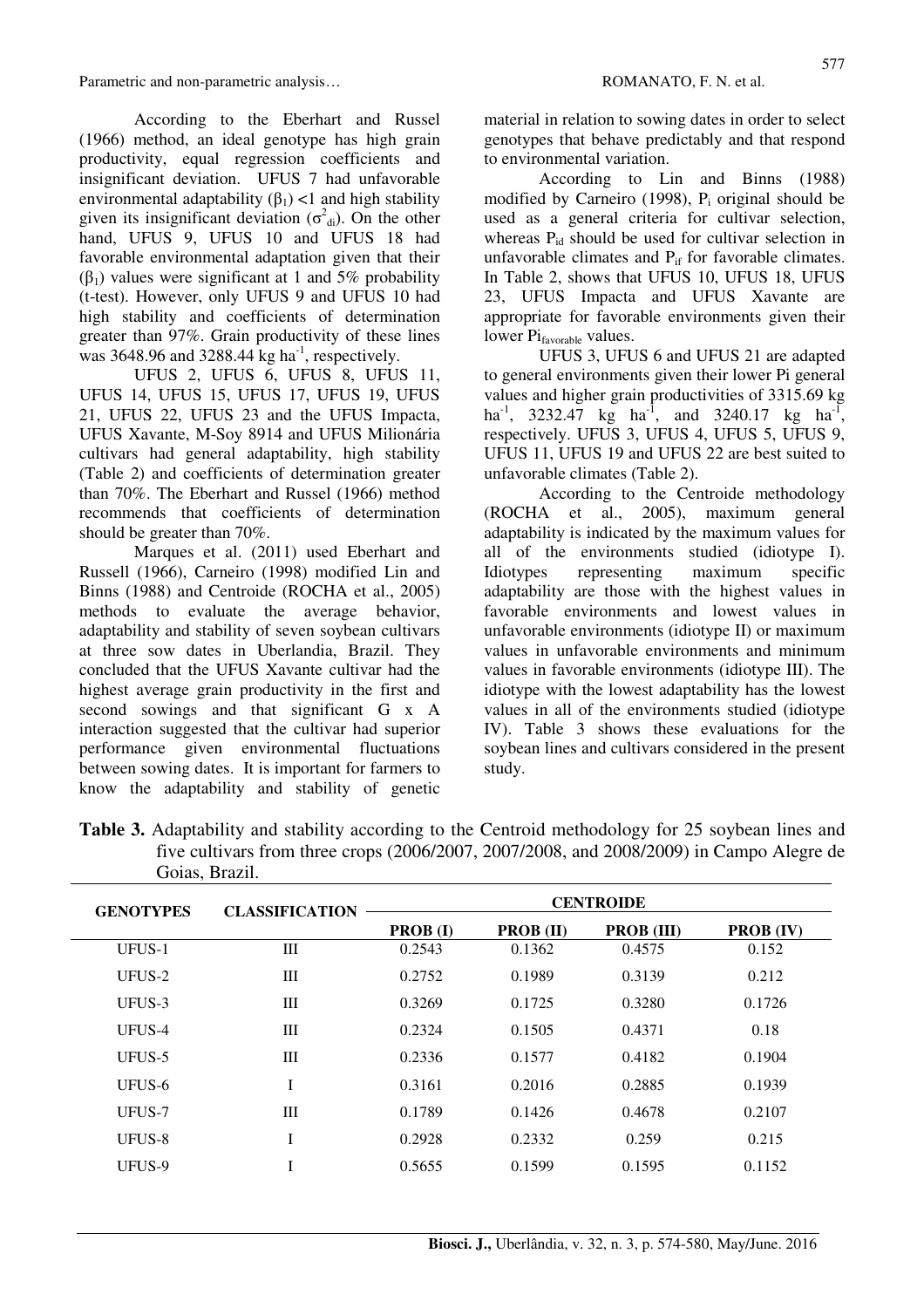| <b>UFUS-10</b><br>$\bf{I}$<br>0.3189<br>0.3142<br>0.1839<br>0.183<br>III<br>0.2681<br>0.1549<br>0.4051<br>0.1719<br><b>UFUS-11</b><br><b>UFUS-12</b><br>IV<br>0.1567<br>0.1879<br>0.2354<br>0.42<br>UFUS-13<br>0.2294<br>0.3944<br>0.2085<br>III<br>0.1677<br>UFUS-14<br>$\rm III$<br>0.2436<br>0.2233<br>0.2816<br>0.2515<br><b>UFUS-15</b><br>$\rm III$<br>0.1847<br>0.1666<br>0.3785<br>0.2702<br>III<br>0.2275<br>0.2060<br>0.307<br><b>UFUS-16</b><br>0.2595<br>UFUS-17<br>III<br>0.2689<br>0.2857<br>0.227<br>0.2183<br>$\rm II$<br>0.2471<br>0.242<br>UFUS-18<br>0.2990<br>0.2119<br><b>UFUS-19</b><br>$\rm III$<br>0.2498<br>0.1623<br>0.3995<br>0.1883<br>IV<br>0.3046<br><b>UFUS-20</b><br>0.2076<br>0.2295<br>0.2582<br><b>UFUS-21</b><br>I<br>0.3241<br>0.2089<br>0.1934<br>0.2737<br><b>UFUS-22</b><br>III<br>0.1971<br>0.1411<br>0.4759<br>0.186<br>UFUS-23<br>$\rm II$<br>0.2611<br>0.2803<br>0.2351<br>0.2235<br>$\rm III$<br>0.2218<br>0.1866<br>UFUS-24<br>0.3469<br>0.2447<br>UFUS-25<br>IV<br>0.1854<br>0.2458<br>0.2195<br>0.3493<br>III<br>0.2915<br>0.1708<br>0.3563<br>0.1814<br>I<br>0.3019<br>0.2584<br>0.2304<br>0.2093<br><b>UFUS</b> Impacta<br>I<br>0.517<br>0.1635<br>0.1914<br>0.1281<br><b>UFUS Xavante</b><br>0.213<br>M-Soy 8914<br>$\rm III$<br>0.2575<br>0.2961<br>0.2334<br>$\mathbf H$<br>0.2289<br>0.2757<br>0.2255<br>0.2698<br>UFUS Milionária |                        |  |  |  |
|------------------------------------------------------------------------------------------------------------------------------------------------------------------------------------------------------------------------------------------------------------------------------------------------------------------------------------------------------------------------------------------------------------------------------------------------------------------------------------------------------------------------------------------------------------------------------------------------------------------------------------------------------------------------------------------------------------------------------------------------------------------------------------------------------------------------------------------------------------------------------------------------------------------------------------------------------------------------------------------------------------------------------------------------------------------------------------------------------------------------------------------------------------------------------------------------------------------------------------------------------------------------------------------------------------------------------------------------------------------------------------------|------------------------|--|--|--|
|                                                                                                                                                                                                                                                                                                                                                                                                                                                                                                                                                                                                                                                                                                                                                                                                                                                                                                                                                                                                                                                                                                                                                                                                                                                                                                                                                                                          |                        |  |  |  |
|                                                                                                                                                                                                                                                                                                                                                                                                                                                                                                                                                                                                                                                                                                                                                                                                                                                                                                                                                                                                                                                                                                                                                                                                                                                                                                                                                                                          |                        |  |  |  |
|                                                                                                                                                                                                                                                                                                                                                                                                                                                                                                                                                                                                                                                                                                                                                                                                                                                                                                                                                                                                                                                                                                                                                                                                                                                                                                                                                                                          |                        |  |  |  |
|                                                                                                                                                                                                                                                                                                                                                                                                                                                                                                                                                                                                                                                                                                                                                                                                                                                                                                                                                                                                                                                                                                                                                                                                                                                                                                                                                                                          |                        |  |  |  |
|                                                                                                                                                                                                                                                                                                                                                                                                                                                                                                                                                                                                                                                                                                                                                                                                                                                                                                                                                                                                                                                                                                                                                                                                                                                                                                                                                                                          |                        |  |  |  |
|                                                                                                                                                                                                                                                                                                                                                                                                                                                                                                                                                                                                                                                                                                                                                                                                                                                                                                                                                                                                                                                                                                                                                                                                                                                                                                                                                                                          |                        |  |  |  |
|                                                                                                                                                                                                                                                                                                                                                                                                                                                                                                                                                                                                                                                                                                                                                                                                                                                                                                                                                                                                                                                                                                                                                                                                                                                                                                                                                                                          |                        |  |  |  |
|                                                                                                                                                                                                                                                                                                                                                                                                                                                                                                                                                                                                                                                                                                                                                                                                                                                                                                                                                                                                                                                                                                                                                                                                                                                                                                                                                                                          |                        |  |  |  |
|                                                                                                                                                                                                                                                                                                                                                                                                                                                                                                                                                                                                                                                                                                                                                                                                                                                                                                                                                                                                                                                                                                                                                                                                                                                                                                                                                                                          |                        |  |  |  |
|                                                                                                                                                                                                                                                                                                                                                                                                                                                                                                                                                                                                                                                                                                                                                                                                                                                                                                                                                                                                                                                                                                                                                                                                                                                                                                                                                                                          |                        |  |  |  |
|                                                                                                                                                                                                                                                                                                                                                                                                                                                                                                                                                                                                                                                                                                                                                                                                                                                                                                                                                                                                                                                                                                                                                                                                                                                                                                                                                                                          |                        |  |  |  |
|                                                                                                                                                                                                                                                                                                                                                                                                                                                                                                                                                                                                                                                                                                                                                                                                                                                                                                                                                                                                                                                                                                                                                                                                                                                                                                                                                                                          |                        |  |  |  |
|                                                                                                                                                                                                                                                                                                                                                                                                                                                                                                                                                                                                                                                                                                                                                                                                                                                                                                                                                                                                                                                                                                                                                                                                                                                                                                                                                                                          |                        |  |  |  |
|                                                                                                                                                                                                                                                                                                                                                                                                                                                                                                                                                                                                                                                                                                                                                                                                                                                                                                                                                                                                                                                                                                                                                                                                                                                                                                                                                                                          |                        |  |  |  |
|                                                                                                                                                                                                                                                                                                                                                                                                                                                                                                                                                                                                                                                                                                                                                                                                                                                                                                                                                                                                                                                                                                                                                                                                                                                                                                                                                                                          |                        |  |  |  |
|                                                                                                                                                                                                                                                                                                                                                                                                                                                                                                                                                                                                                                                                                                                                                                                                                                                                                                                                                                                                                                                                                                                                                                                                                                                                                                                                                                                          |                        |  |  |  |
|                                                                                                                                                                                                                                                                                                                                                                                                                                                                                                                                                                                                                                                                                                                                                                                                                                                                                                                                                                                                                                                                                                                                                                                                                                                                                                                                                                                          | <b>BRS/MG Garantia</b> |  |  |  |
|                                                                                                                                                                                                                                                                                                                                                                                                                                                                                                                                                                                                                                                                                                                                                                                                                                                                                                                                                                                                                                                                                                                                                                                                                                                                                                                                                                                          |                        |  |  |  |
|                                                                                                                                                                                                                                                                                                                                                                                                                                                                                                                                                                                                                                                                                                                                                                                                                                                                                                                                                                                                                                                                                                                                                                                                                                                                                                                                                                                          |                        |  |  |  |
|                                                                                                                                                                                                                                                                                                                                                                                                                                                                                                                                                                                                                                                                                                                                                                                                                                                                                                                                                                                                                                                                                                                                                                                                                                                                                                                                                                                          |                        |  |  |  |
|                                                                                                                                                                                                                                                                                                                                                                                                                                                                                                                                                                                                                                                                                                                                                                                                                                                                                                                                                                                                                                                                                                                                                                                                                                                                                                                                                                                          |                        |  |  |  |

Idiotype I = General adaptability, Idiotype II = Adaptability specific to favorable environments, Idiotype III = Adaptability specific to unfavorable environments, Idiotype  $IV =$  limited adaptability.

The Centroide method (ROCHA et al., 2005) (Table 3) showed that UFUS 6, UFUS 8, UFUS 9, UFUS 10 and UFUS 21 lines and UFUS Impacta and UFUS Xavante cultivars have general adaptability (Class I).

UFUS 18, UFUS 23 and UFUS Milionária are classified for favorable environments, whereas UFUS 1, UFUS 2, UFUS 3, UFUS 4, UFUS 5, UFUS 7, UFUS 11, UFUS 13, UFUS 14, UFUS 15, UFUS 16, UFUS 17, UFUS 19, UFUS 22, BRS/MG Garantia and MSOY 8914 are classified for unfavorable environments. UFUS 12, UFUS 20 and UFUS 25 require further study.

Peluzio et al*.* (2008) studied the adaptability and stability of soybean cultivars from four sowing periods in Tocantins, Brazil and identified eleven unadapted varieties (group IV). Marques et al. (2011) also used the Centroide method (ROCHA et al., 2005) and found three group IV cultivars. Table 3 shows that UFUS 6, UFUS 21, UFUS Impacta and UFUS Xavante are classified in the general class (I), corroborating (except for genotype 8) the results of the Eberhart and Russel (1966) and Lin and Binns (1988) modified by Carneiro (1998) methodologies.

Hamawaki et al. (2009) found similar agreement among these methodologies when studying the behavior of two soybean lines in in Goiatuba, Brazil and in the Triângulo Mineiro region of Brazil.

Studies on the adaptability and stability of grain productivity in two soybean-producing regions (OLIVEIRA et al., 2012) observed that Lin and Binns (1988) modified by Carneiro (1998)and the Centroide (1998) methodologies could consistently identify and classify soybean genotypes. Barros et al. (2010) was also able to produce similar genotype classifications with these methodologies when evaluating soybean cultivars in Mato Grosso, Brazil.

Lin and Binns (1988) modified by Carneiro (1998) methodology and the Eberhart and Russel (1966) methodology predominantly agreed on genotype classification. Both methodologies classified UFUS 10 as adapted to favorable environments and UFUS 7 to unfavorable environments.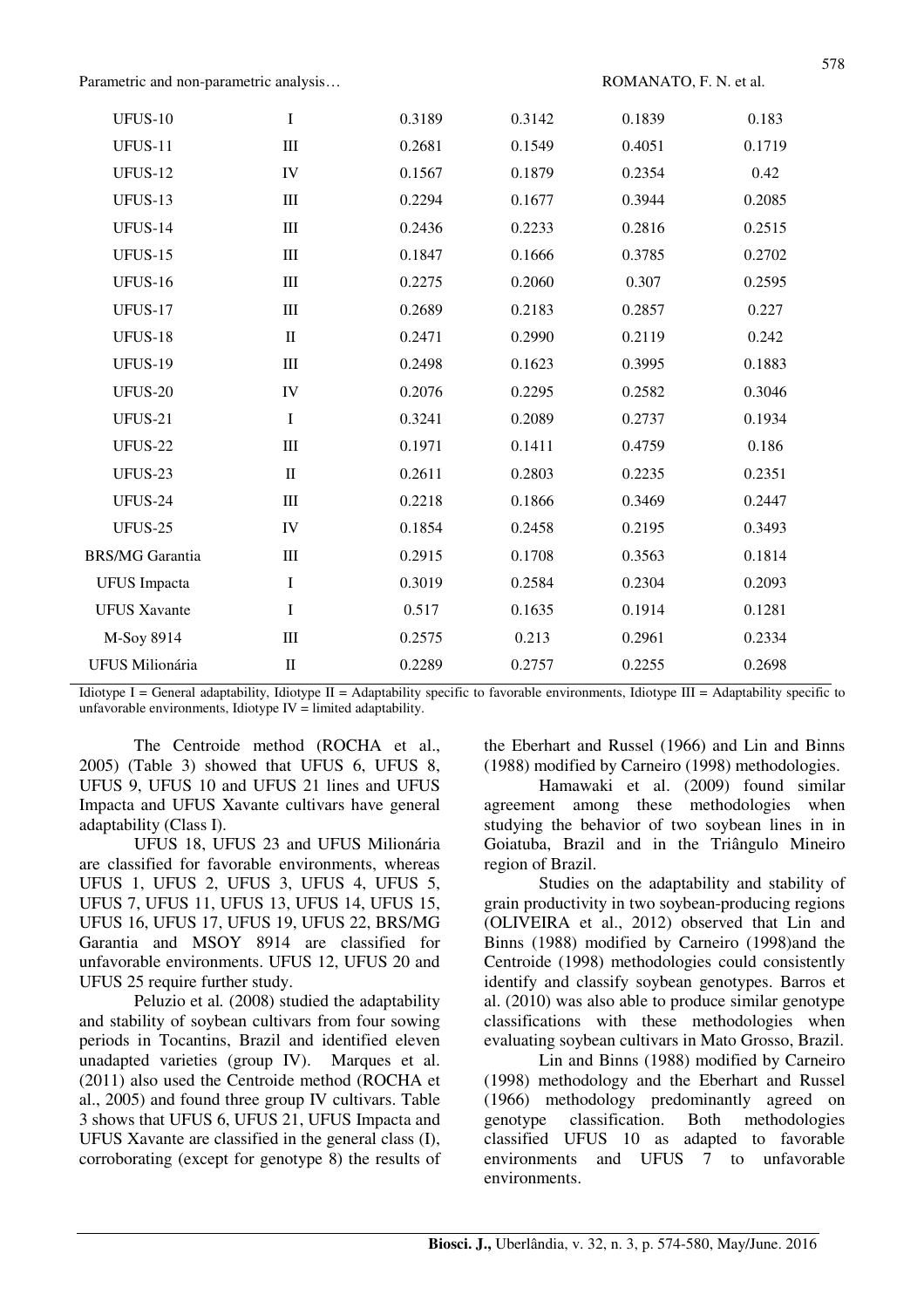#### **CONCLUSIONS**

The UFUS 6 and UFUS-21 lines and the UFUS Impacta and UFUS Xavante cultivars were identified by the Eberhart and Russel (1966), Carneiro (1998) modified Lin and Binns (1988) and Centroide (ROCHA et al., 2005) methodologies for their high average grain productivity, broad adaptability and high stability.

Lin and Binns (1988) modified by Carneiro (1998) method demonstrated that the UFUS 9 and UFUS 10 lines have broad adaptability, high stability and high productivity and consequently, the potential for sowing in different environments.

According to the Centroide method (ROCHA et al., 2005), UFUS 12, UFUS 20 and UFUS 25 are unadapted and require further study.

#### **ACKNOWLEDGEMENTS**

We are grateful for research support from the soybean-breeding program at the Federal University of Uberlandia, for financial support from the Brazilian institution CAPES, CNPq for the financial support of thisstudy (postgraduate scholarship) and FAPEMIG (Foundation for Research Support of the State of Minas Gerais), which promotes encouragement, support and encourage scientific and technological research activities in Minas Gerais, enabling the study by providing financial assistance

**RESUMO:** A utilização de diferentes métodos para avaliação da adaptabilidade e estabilidade em um programa de melhoramento genético é essencial para a obtenção de resultados mais precisos das linhagens estudadas. O objetivo deste trabalho foi estudar a adaptabilidade e a estabilidade de 25 linhagens de soja oriundas do Programa de Melhoramento de Soja da Universidade Federal de Uberlândia através dos métodos paramétricos e não paramétricos. O experimento foi conduzido em delineamento de blocos completos casualizados, com três repetições, em três épocas de semeadura, em novembro de 2006, novembro de 2007 e novembro de 2008, no município de Campo Alegre de Goiás-GO. Avaliaram-se 30 genótipos de soja, sendo 25 linhagens de ciclo tardio e cinco cultivares como testemunhas (BRS/MG Garantia, UFUS Impacta, UFUS Xavante, UFUS Milionária e M-Soy 8914). Em cada parcela, foi determinada a produtividade de grãos. A média da produtividade foi de 3104,201 kg ha<sup>-1</sup>. Para o estudo sobre adaptabilidade e estabilidade utilizaram-se os métodos de Eberhart e Russel (1966), Lin e Binns (1988) modificado por Carneiro (1998) e Centroide (ROCHA, 2005). As linhagens UFUS 6, UFUS 21 e as cultivares UFUS Impacta e UFUS Xavante se destacaram por apresentarem elevadas médias de produtividade de grãos, ampla adaptação e alta estabilidade por todos os métodos estudados

**PALAVRAS-CHAVE**: *Glycine max* . Produtividade de grãos. Interação genótipos x Ambientes.

#### **REFERENCES**

BARROS, H. B.; SEDIYAMA, T.; TEXEIRA, R. C.; FIDELIS, R. R.; CRUZ, C. D.; REIS, M. S. Adaptabilidade e estabilidade de genótipos de soja avaliados no estado do Mato Grosso. **Ceres**, Viçosa, v. 57, n. 3, p. 359-366, 2010. http://www.scielo.br/scielo.php?script=sci\_arttext&pid=S0034-737X2010000300011

CARNEIRO, P. C. S. Novas metodologias de análise da adaptabilidade e estabilidade de comportamento. 1998. 168 f. Tese (Doutorado em Genética e Melhoramento) – Curso de Pós-Graduação em Genética e Melhoramento, Universidade Federal de Viçosa, Viçosa, 1998.

CARVALHO, C. G. P.; ARIAS, C. A. A.; TOLEDO, J. F. F.; ALMEIDA, L. A.; KIHL, R. A. S.; OLIVEIRA, M. S.; HIROMOTO, D. M.; TAKEDA, C. Proposta de classificação dos coeficientes de variação em relação à produtividade e altura da planta de soja. **Pesquisa Agropecuária Brasileira**, Brasília, v. 3, n. 2, p. 187-193, 2003. http://seer.sct.embrapa.br/index.php/pab/article/view/6559/3616

CONAB. Companhia Nacional de Abastecimento. **Acompanhamento da safra brasileira**: grãos, sexto levantamento, 2015. Companhia Nacional de Abastecimento. Brasília: Conab, 2016.

CRUZ, C. D.; REGAZZI. A. J.; CARNEIRO. P. C. S. **Modelos biométricos aplicados ao melhoramento genético.** v. I. 4 ed. Viçosa: Editora UFV, 2012. 514 p.